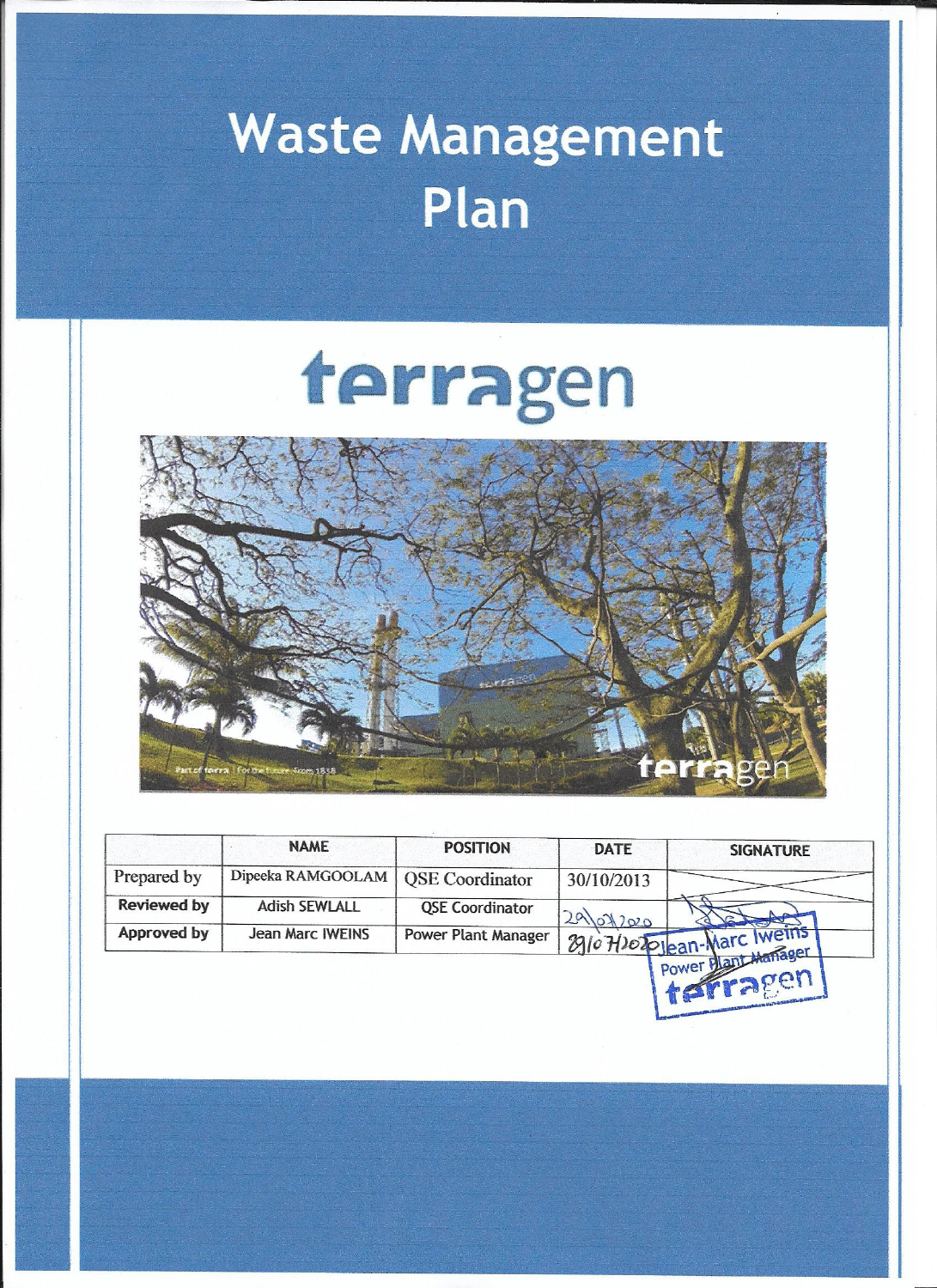

 $\bigwedge$ 

#### **1. DOCUMENT CONTROL**

| <b>AMENDMENT RECORD</b> |                   |                                                                                                                             |
|-------------------------|-------------------|-----------------------------------------------------------------------------------------------------------------------------|
| Page No.                | Date of amendment | <b>Revision history</b>                                                                                                     |
| 3 to 13                 | 21/10/2014        | Document column replaced by final destination of waste                                                                      |
| 1                       | 21/10/2014        | 9 has been removed from Farook & Son mobile number                                                                          |
| 6                       | 21/10/2014        | Barbara Lopez has been removed                                                                                              |
| 3                       | 05/07/2015        | Mr. Farook for paper and cardboard recycling was removed and replaced<br>by ATICS Ltd                                       |
| 5                       | 23/10/2015        | Recycler for fluorescent tubes have been modified                                                                           |
| $9 - 13$                | 23/10/2015        | Rows 16,20,21 and 25 has been modified                                                                                      |
| 13 & 14                 | 23/10/2015        | Wastes such as contaminated effluent pond, biosorb and absorbent have<br>been added.                                        |
| 14                      | 23/10/2015        | Wastes of plastic twines has been added                                                                                     |
| 3 to 14                 | 25/05/2016        | QSE Coordinator changed to QSE Manager                                                                                      |
| 8                       | 25/05/2016        | Place of storage of industrial wastes has been changed                                                                      |
| 14                      | 25/05/2016        | Place of storage of plastic twines has been changed                                                                         |
| 5                       | 30/09/2016        | Neel Wastes Solution added to collection and recycling of fluorescent<br>tubes                                              |
| 9                       | 30/09/2016        | G.H Engineering replaced by Royal Clean for domestic wastewater<br>pumping                                                  |
| 4 & 14                  | 21/12/2016        | Surfrider added                                                                                                             |
| 6                       | 03/02/2017        | Neelu Steel trading replaced Hennergeet                                                                                     |
| 10                      | 03/02/2017        | Mr. Carver added                                                                                                            |
| 11                      | 03/02/2017        | Pallet World Limited added                                                                                                  |
| 9                       | 27/08/2017        | Treatment facility added for contaminated waste packaging from<br>laboratory                                                |
| 11                      | 27/08/2017        | Treatment facility added for cloth contaminated with oil $\overline{a}$ grease and<br>Gloves contaminated with oil & grease |
| 13                      | 27/08/2017        | Treatment facility added for aerosol spray bottles and Used Biosorb that<br>have already encapsulated oil or grease         |
| 14                      | 27/08/2017        | Treatment facility added for used absorbent that absorbed chemicals                                                         |
| $2 - 16$                | 16/06/2020        | Adjustments and QSE Manager changed to QSE Coordinator→Rev09                                                                |
| 3                       | 29/06/2020        | Chapter 2 & 3 added                                                                                                         |
| 16                      | 29/06/2020        | Location of Bins added $\rightarrow$ rev09                                                                                  |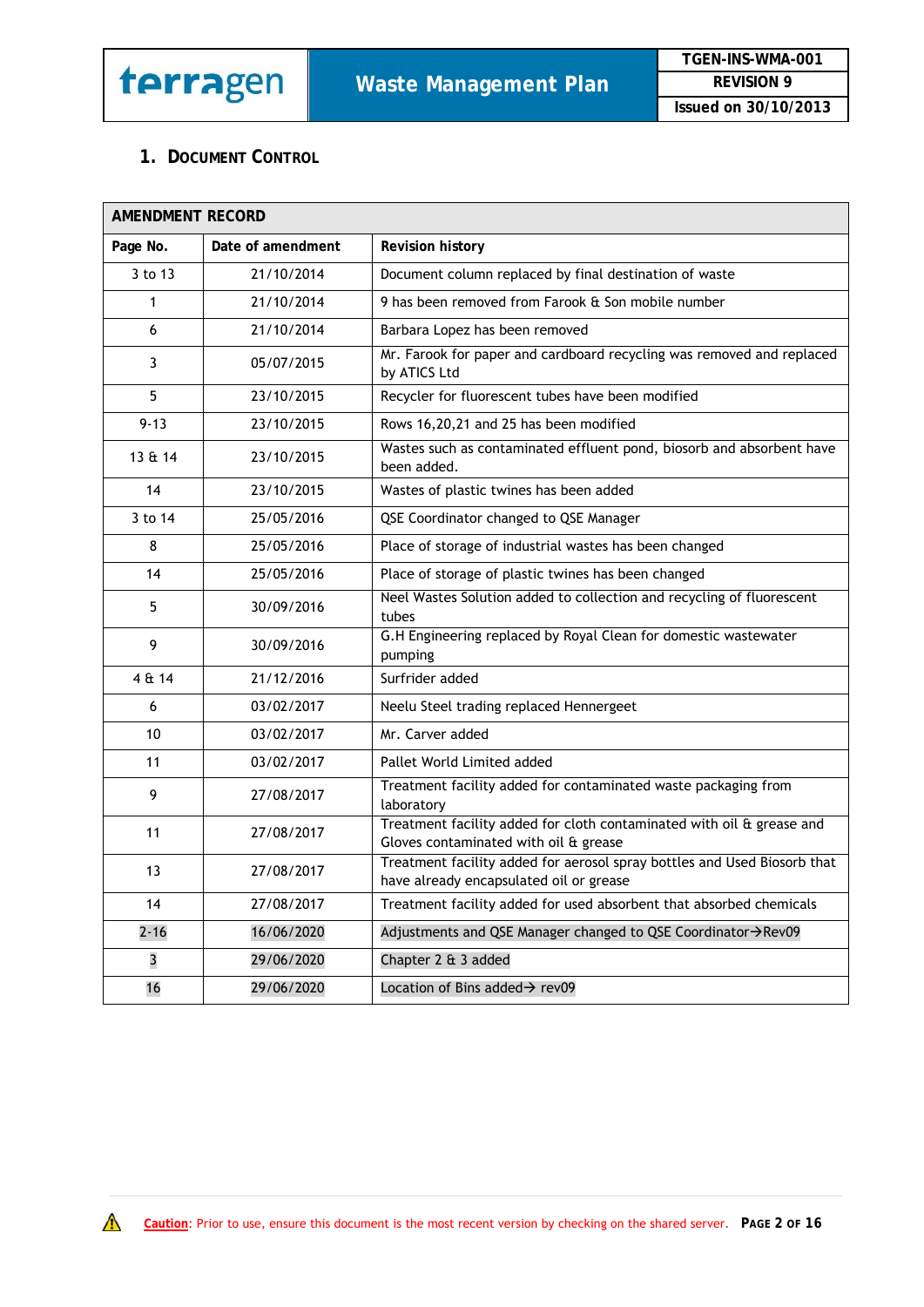

#### **2. WASTE SEGREGATION AND COLOUR CODING:**

Red Bins - For recyclable Paper and Cardboard Waste

Blue Bins – For recyclable Plastic Waste

Green Bins – For Non-recyclable solid waste – referred as Domestic Solid Waste in the waste management plan

- **3. WEIGHING OF WASTES**
- All Wastes disposed should be weighed.
- All weight of wastes disposed should be recorded in the Waste Register [TGEN-BL-WMA-001]

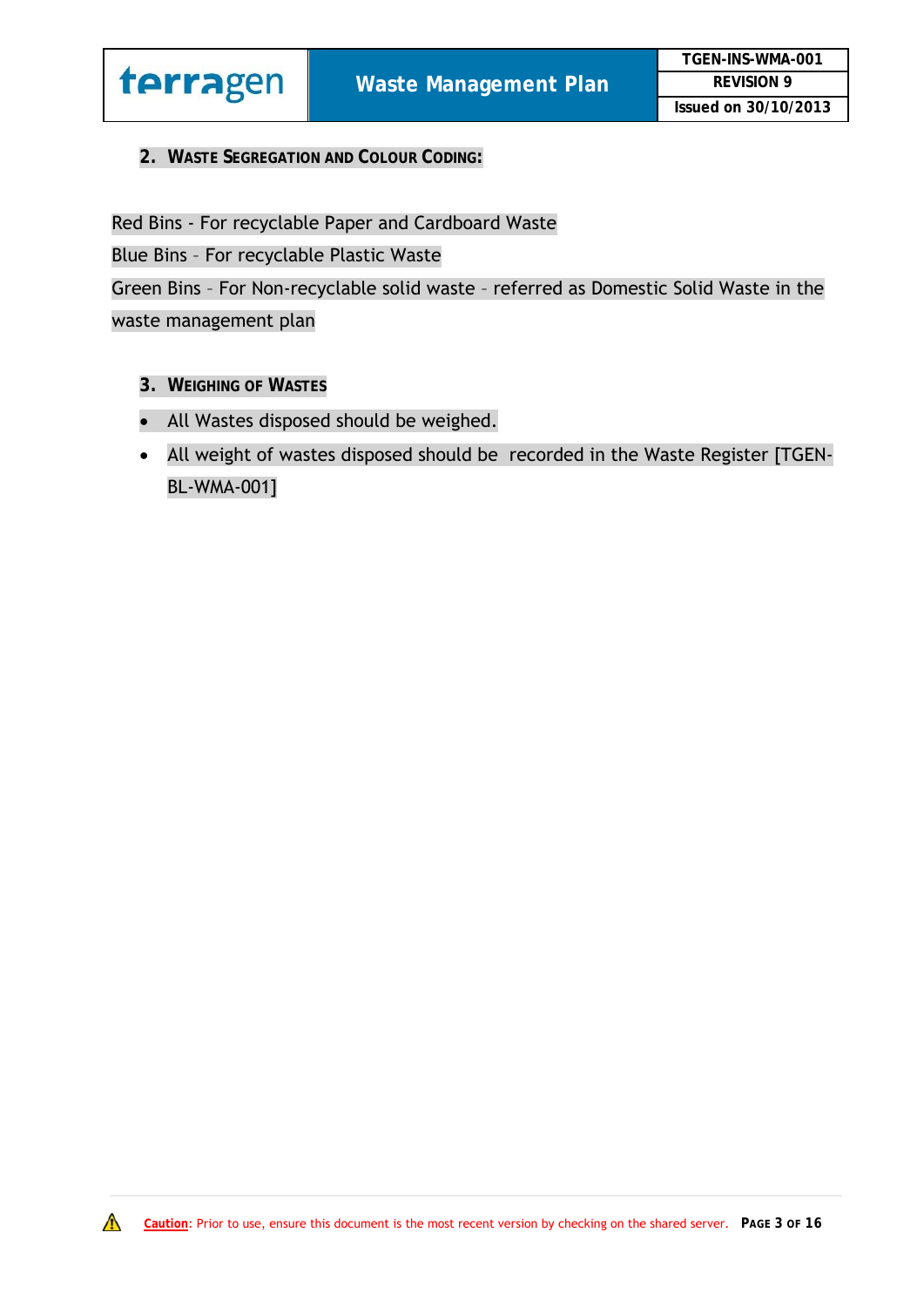

#### **Waste Management Plan**

**TGEN-INS-WMA-001** 

**REVISION 9** 

**Issued on 30/10/2013** 

#### **4.0 Waste Management Plan**

| No.            | Waste<br>type | Source                                                                                                                                                                                                                                                                                                                                                                               | Waste segregation<br>method                                                                                                                                                                                                                                                                  | Place of<br>storage of<br>waste                                                                               | Frequency of<br>waste<br>collection &<br>disposal | <b>Responsibility of</b><br>waste                                                                                                                                                                                                     | Company details                                                                                                           | Contact person          | Cost of waste<br>disposal                               | Final destination of<br>waste |
|----------------|---------------|--------------------------------------------------------------------------------------------------------------------------------------------------------------------------------------------------------------------------------------------------------------------------------------------------------------------------------------------------------------------------------------|----------------------------------------------------------------------------------------------------------------------------------------------------------------------------------------------------------------------------------------------------------------------------------------------|---------------------------------------------------------------------------------------------------------------|---------------------------------------------------|---------------------------------------------------------------------------------------------------------------------------------------------------------------------------------------------------------------------------------------|---------------------------------------------------------------------------------------------------------------------------|-------------------------|---------------------------------------------------------|-------------------------------|
| -1             | Paper         | Please remember to<br>reuse paper before<br>putting it away as<br>waste.<br>Examples of waste<br>paper:<br>• Newspapers<br>• Magazines<br>• Envelope<br>• Notebooks<br>• Waste office paper<br>Note: All waste paper<br>should be clean and<br>free from moisture.<br>-Ensure confidential<br>paper are shredded<br>and are well disposed<br>without any risk to<br>privacy of data. | Each office is<br>provided with a red<br>'paper bin'. Put only<br>waste paper in the<br>red bin.<br>During daily cleaning<br>of offices, the lady<br>(Alpha cleaning<br>services) will collect<br>waste paper from the<br>bins and carry them<br>to the waste paper<br>collection container. | Waste paper<br>collection<br>container<br>(beside the<br>assembly<br>point)<br>-painted in<br>red             | Monthly                                           | Each person is<br>responsible to<br>ensure good<br>waste<br>segregation.<br>The Maintenance<br>Manager is<br>responsible for<br>the waste until its<br>collection. He will<br>contact the<br>company on<br>behalf of<br>Terragen Ltd. | <b>Atics Ltd</b><br>Allée des<br>Manguiers - Pailles<br>$-B.P.717$<br><b>Bell Village</b><br>Tel: 2112280<br>Fax: 2114189 | Mrs Jeanine Sam<br>Yuen | Terragen pays<br>the company at<br>an approved<br>rate. | Recycling                     |
| $\overline{2}$ | Cardboard     | $\bullet$ Packaging (clean &<br>moisture free)                                                                                                                                                                                                                                                                                                                                       | Cardboard will be<br>directly placed inside<br>the cardboard<br>collection container.                                                                                                                                                                                                        | Waste<br>cardboard<br>collection<br>container<br>(beside the<br>mechanical<br>workshop)<br>-painted in<br>red | Monthly                                           | Each person is<br>responsible to<br>ensure good<br>waste<br>segregation.<br>The Maintenance<br>Manager is<br>responsible for<br>the waste until its<br>collection. He will<br>contact the<br>company on<br>behalf of<br>Terragen Ltd. | Atics Ltd<br>Allée des<br>Manguiers - Pailles<br>$-B.P.717$<br><b>Bell Village</b><br>Tel: 2112280<br>Fax: 2114189        | Mrs Jeanine Sam<br>Yuen | Terragen pays<br>the company at<br>an approved<br>rate. | Recycling                     |

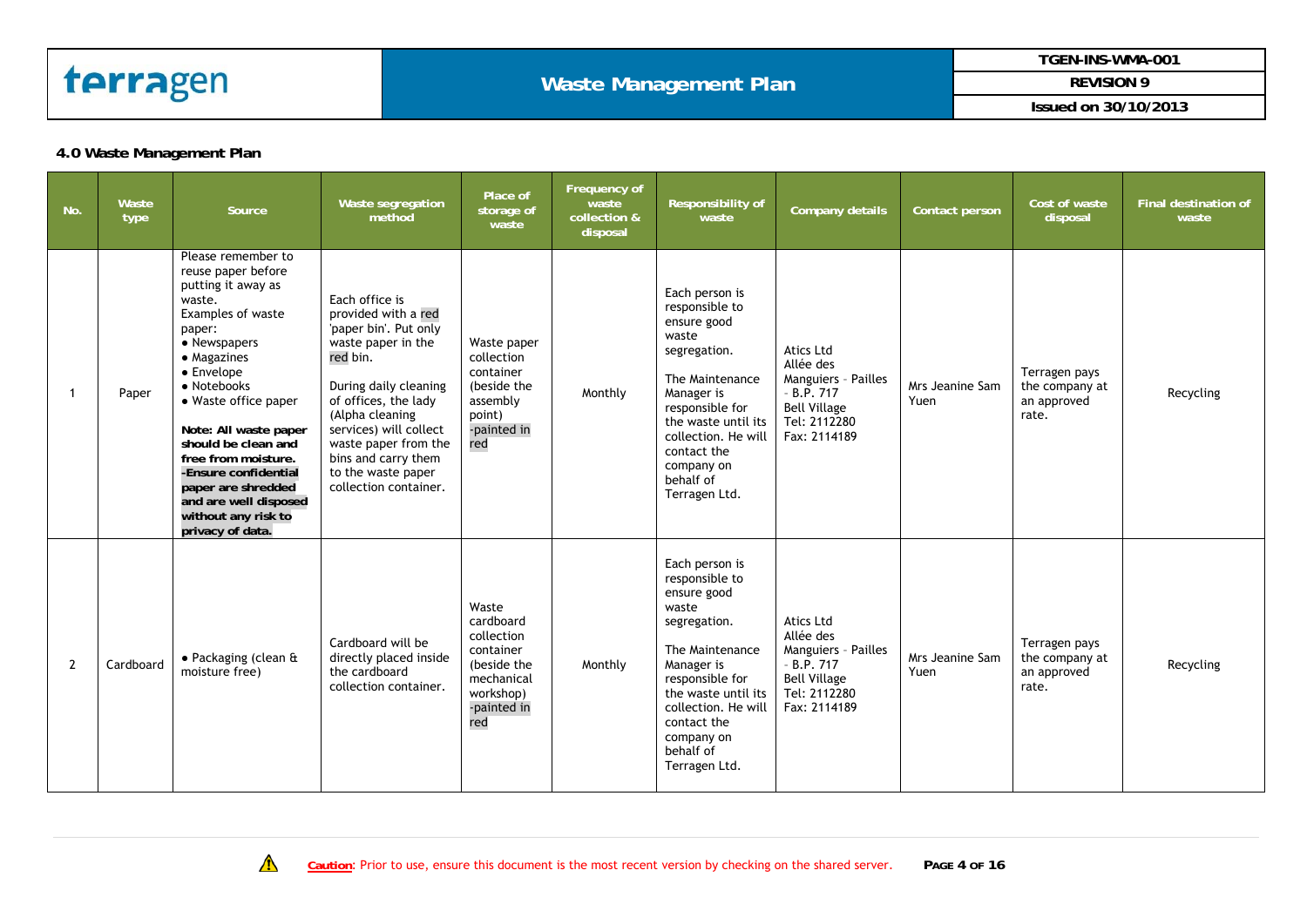#### **Waste Management Plan**

**TGEN-INS-WMA-001** 

**REVISION 9** 

| No. | Waste<br>type | Source                                                                                                                                                                                                                                                                                   | Waste segregation<br>method                                                                                                                                                                                                                                                                         | Place of<br>storage of<br>waste                                                                                                                                                                   | Frequency of<br>waste<br>collection &<br>disposal | Responsibility of<br>waste                                                                                                                                                                                                                                                                                                                                                                 | <b>Company details</b>                                                                                                                 | Contact person            | Cost of waste<br>disposal                                                                                                                  | <b>Final destination of</b><br>waste |
|-----|---------------|------------------------------------------------------------------------------------------------------------------------------------------------------------------------------------------------------------------------------------------------------------------------------------------|-----------------------------------------------------------------------------------------------------------------------------------------------------------------------------------------------------------------------------------------------------------------------------------------------------|---------------------------------------------------------------------------------------------------------------------------------------------------------------------------------------------------|---------------------------------------------------|--------------------------------------------------------------------------------------------------------------------------------------------------------------------------------------------------------------------------------------------------------------------------------------------------------------------------------------------------------------------------------------------|----------------------------------------------------------------------------------------------------------------------------------------|---------------------------|--------------------------------------------------------------------------------------------------------------------------------------------|--------------------------------------|
| 3   | Plastic       | Plastic that are<br>allowed in the bin:<br>• plastic bottles:<br>water, fizzy,<br>detergent, shampoo<br>• Clean plastic cups,<br>plates, containers<br>Plastic that are not<br>allowed in the bin:<br>• Styrofoam<br>• Plastic bag<br>· dairy products<br>containers<br>• Food packaging | Everyone will put his<br>waste plastic in the<br>waste plastic<br>collection bin of blue<br>color.                                                                                                                                                                                                  | Waste<br>plastic<br>collection<br>bin located<br>1. beside the<br>assembly<br>point<br>2. infront of<br>laboratory<br>3. near<br>contractors'<br>mess<br>4. next to<br>front<br>security<br>post. | As and when<br>required                           | Each person is<br>responsible to<br>ensure good<br>waste<br>segregation.<br>The QSE<br>coordinator will<br>check the volume<br>of plastic inside<br>the container on<br>a weekly basis<br>and will call the<br>mentioned<br>company when it<br>requires disposal.                                                                                                                          | Power Plastic<br>Ltd/Surfrider<br>Forbach autoroute<br>du nord<br>Tel: 2668182<br>Fax: 2668194                                         | Mrs Geraldine<br>Luquet   | Free of charge                                                                                                                             | Recycling                            |
| 4   | Used oil      | Used oil is obtained<br>from the following:<br>> after draining &<br>replacement of oil in<br>gearbox, compressor.<br>> Contaminated used<br>oil when draining oil<br>trap.<br>> Lube oil tank<br>> Transformer oil                                                                      | When draining oil on<br>site from<br>gearbox/compressor<br>or pumping oil from<br>oil trap, the operator<br>is required to<br>carefully recover the<br>oil in an appropriate<br>container and store it<br>in the waste oil<br>storage area.<br>Frequency of oil<br>removal from oil<br>trap: yearly | At the back<br>of cooling<br>tower 2                                                                                                                                                              | As and when<br>required                           | • The Head of<br>mechanical/<br>electrical<br>department is<br>responsible for<br>safe collection &<br>storage of used<br>oil.<br>• When the oil<br>requires disposal,<br>the HoD will<br>inform the QSE<br>Coordinator who<br>will contact the<br>company for<br>disposal.<br>• On the day of<br>collection, one<br>personnel from<br>the department<br>must accompany<br>the contractor. | <b>Ecofuel Ltd</b><br>P.O. Box 726, Bell<br>Village<br>Tel: 2344915/<br>2341930/2341561<br>Fax: 2341889<br>Email:<br>ecofuel@intnet.mu | Nalini Boodhoo/<br>Jameel | Either Ecofuel or<br>Terragen pays<br>depending on<br>the type $\mathbf{\hat{a}}$<br>quality of oil.<br>See waste<br>management<br>folder. | Re-use & incineration                |

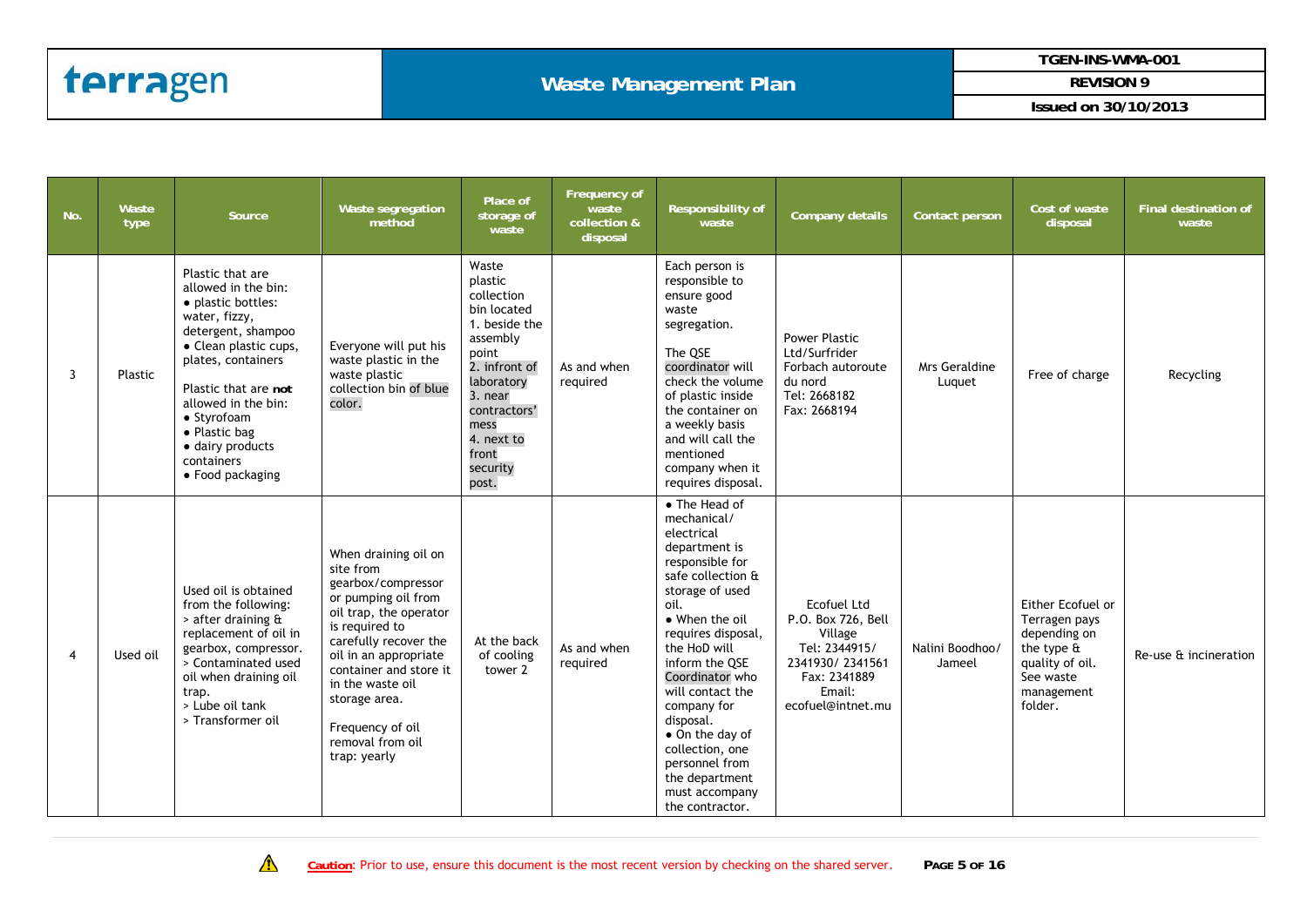#### **Waste Management Plan**

**TGEN-INS-WMA-001** 

**REVISION 9** 

| No. | Waste<br>type                                    | Source                                                                                                                                                                                                                                                                                                                                                               | Waste segregation<br>method                                                                                                                                                                 | Place of<br>storage of<br>waste           | Frequency of<br>waste<br>collection &<br>disposal | Responsibility of<br>waste                                                                                                                                                                                                                                                                                                                                                                                     | Company details                                                                                                                                                                                                             | Contact person                                                                                         | Cost of waste<br>disposal                                                                     | <b>Final destination of</b><br>waste |
|-----|--------------------------------------------------|----------------------------------------------------------------------------------------------------------------------------------------------------------------------------------------------------------------------------------------------------------------------------------------------------------------------------------------------------------------------|---------------------------------------------------------------------------------------------------------------------------------------------------------------------------------------------|-------------------------------------------|---------------------------------------------------|----------------------------------------------------------------------------------------------------------------------------------------------------------------------------------------------------------------------------------------------------------------------------------------------------------------------------------------------------------------------------------------------------------------|-----------------------------------------------------------------------------------------------------------------------------------------------------------------------------------------------------------------------------|--------------------------------------------------------------------------------------------------------|-----------------------------------------------------------------------------------------------|--------------------------------------|
| 5   | Oil<br>containers                                | Metal drums:<br>• Metal drums will be<br>reused for storing used<br>oil<br>• or it will be disposed<br>as scrap metal<br>Plastic containers:<br>• Plastic containers will<br>be reused for storing<br>used oil<br>• or it will be disposed<br>as waste plastic<br>Note: No oil container<br>(metal or plastic) should<br>be given to any person<br>for personal use. | Waste metal and<br>plastic containers<br>will be stored in<br>designated area<br>after use.                                                                                                 | At the back<br>of cooling<br>tower 2      | As and when<br>required                           | • The Head of<br>mechanical/<br>electrical<br>department is<br>responsible for<br>storage of the<br>containers until<br>disposal.<br>$\bullet$ When the<br>containers<br>require disposal,<br>the HoD will<br>inform the QSE<br>coordinator who<br>will contact the<br>company for<br>disposal.<br>• On the day of<br>collection, one<br>personnel from<br>the department<br>must accompany<br>the contractor. | Plastic<br>Power Plastic Ltd<br>Forbach autoroute<br>du nord<br>Tel: 2668182<br>Fax: 2668194<br>Metal<br>H. Ennergeet Co.<br>Ltd<br>Mr Hemduth<br>Ennergeet<br>3 Delta Street<br><b>GRNW</b><br>Port Louis<br>Tel: 57608627 | Plastic<br>Geraldine<br>Luquet (See<br>above for waste<br>plastic)<br>Metal<br>Mr Hemduth<br>Ennergeet | Plastic<br>Free of charge<br>Metal<br>The company<br>pays Terragen at<br>an approved<br>cost. | Re-use                               |
| 6   | Fluorescent<br>tubes $\mathbf{\hat{a}}$<br>lamps | Maintenance &<br>replacement of tubes &<br>lamps                                                                                                                                                                                                                                                                                                                     | • Care should be<br>taken while<br>handling the tubes<br>& lamps. . Do not<br>break them.<br>• Carry the tubes<br>and lamps carefully<br>to the designated<br>area after any<br>maintenance | <b>Hazardous</b><br>Waste<br>Storage Area | <b>NA</b>                                         | • The electrical<br>department is<br>responsible for<br>the safe storage<br>of tubes & lamps.<br>$\bullet$ The QSE<br>Coordinator<br>ensures recycling<br>of tubes                                                                                                                                                                                                                                             | <b>Neel Wastes</b><br>Solution<br>130, Route des<br>Pamplemousse Str<br>Port Louis                                                                                                                                          | Mr. Roumar<br>Ramjan                                                                                   | Terragen pays<br>the company at<br>an approved<br>rate.                                       | Recycling                            |

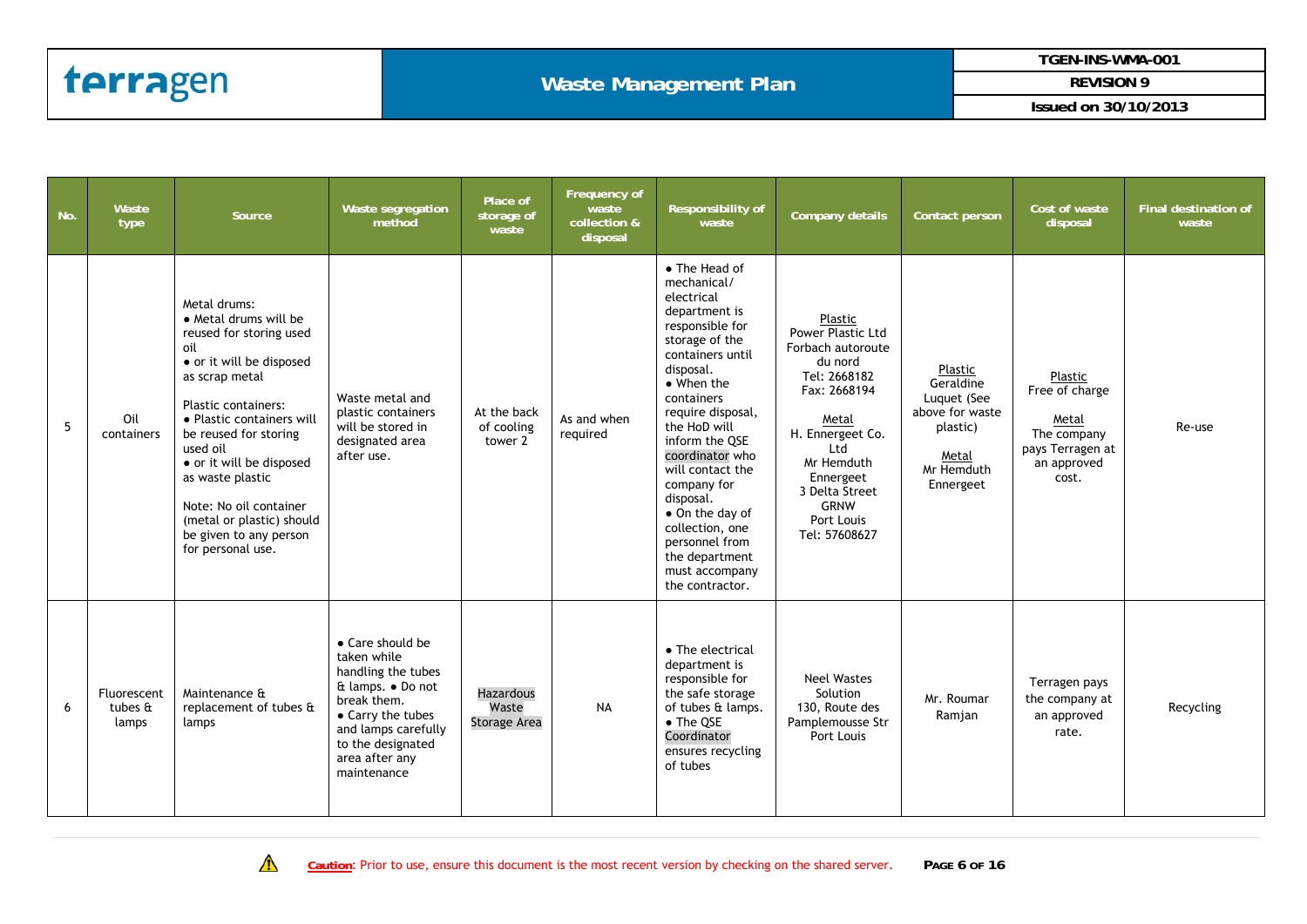#### **Waste Management Plan**

**TGEN-INS-WMA-001** 

**REVISION 9** 

| No.            | Waste<br>type                                    | <b>Source</b>                                                                                              | Waste segregation<br>method                                                                                                                                                                                                   | Place of<br>storage of<br>waste                                  | Frequency of<br>waste<br>collection &<br>disposal | Responsibility of<br>waste                                                                                                                                                                                                                                             | <b>Company details</b>                                                                                                                | Contact person     | Cost of waste<br>disposal                                                                       | <b>Final destination of</b><br>waste |
|----------------|--------------------------------------------------|------------------------------------------------------------------------------------------------------------|-------------------------------------------------------------------------------------------------------------------------------------------------------------------------------------------------------------------------------|------------------------------------------------------------------|---------------------------------------------------|------------------------------------------------------------------------------------------------------------------------------------------------------------------------------------------------------------------------------------------------------------------------|---------------------------------------------------------------------------------------------------------------------------------------|--------------------|-------------------------------------------------------------------------------------------------|--------------------------------------|
| $\overline{7}$ | Waste<br>electrical &<br>electronic<br>equipment | Any<br>damaged/faulty/scrap<br>electrical & electronic<br>equipment from<br>Terragen Ltd                   | $\bullet$ Small<br>parts/equipment<br>will be placed in a<br>bin.<br>• Big equipment will<br>be stored as per the<br>instructions of the<br>Head of electrical<br>department until its<br>disposal.                           | Bin is in the<br>electrical<br>workshop                          | As and when<br>required                           | • The electrical<br>department is<br>responsible for<br>storage of the<br>waste.<br>• The QSE<br>coordinator will<br>contact the<br>company if it<br>requires disposal.                                                                                                | <b>RVE</b><br>99B, Royal Road<br>Beau Bassin<br>Tel/fax: 4644688<br>Email:<br>rve.sales@gmail.co<br>m<br>rve.collecte@gmail<br>.com   | • Oomar<br>Dookhee | Terragen pays<br>the company at<br>an approved<br>rate depending<br>on the type of e-<br>waste. | Re-use and recycling                 |
| 8              | Ink<br>cartridge &<br>toner                      | Used cartridges of<br>printers<br>Used toners of printers<br>and photocopy machine<br>ribbon of dot matrix | All used cartridges &<br>toners must be<br>placed in the bin<br>provided<br>A new cartridge or<br>toner will be given<br>to a personnel upon<br>handing over of the<br>used<br>cartridge/toner to<br>the Store<br>Supervisor. | The bin is<br>located in<br>the Store                            | As and when<br>required                           | The Store<br>Supervisor will<br>not issue a<br>cartridge/toner<br>until he gets the<br>used one.<br>The Store<br>supervisor will<br>notify the QSE<br>coordinator if the<br>waste requires<br>disposal and the<br>latter will<br>ultimately<br>contact the<br>company. | <b>RVE</b><br>99B, Royal Road<br><b>Beau Bassin</b><br>Tel/fax: 4644688<br>Email:<br>rve.sales@gmail.co<br>rve.collecte@gmail<br>.com | • Oomar<br>Dookhee | Terragen pays<br>the company at<br>an approved<br>rate.                                         | Re-use and recycling                 |
| 9              | Metal                                            | Scrap metal                                                                                                | All scrap metal<br>generated from<br>power plant's<br>activities will be<br>stored in a big bin.                                                                                                                              | Adjacent to<br>coal silo -<br><b>Scrap Metal</b><br>Storage Area | As and when<br>required                           | The Maintenance<br>Manager is<br>responsible for<br>the storage of the<br>metal until its<br>collection. He will<br>contact the<br>company when it<br>requires disposal.                                                                                               | Neelu Steel<br>Trading<br>Bholah Road.<br>Laventure Flacq<br>Tel: 57433633 &<br>54924110                                              | Mr. Shariff        | The company<br>pays Terragen at<br>an approved<br>rate.                                         | Re-use                               |

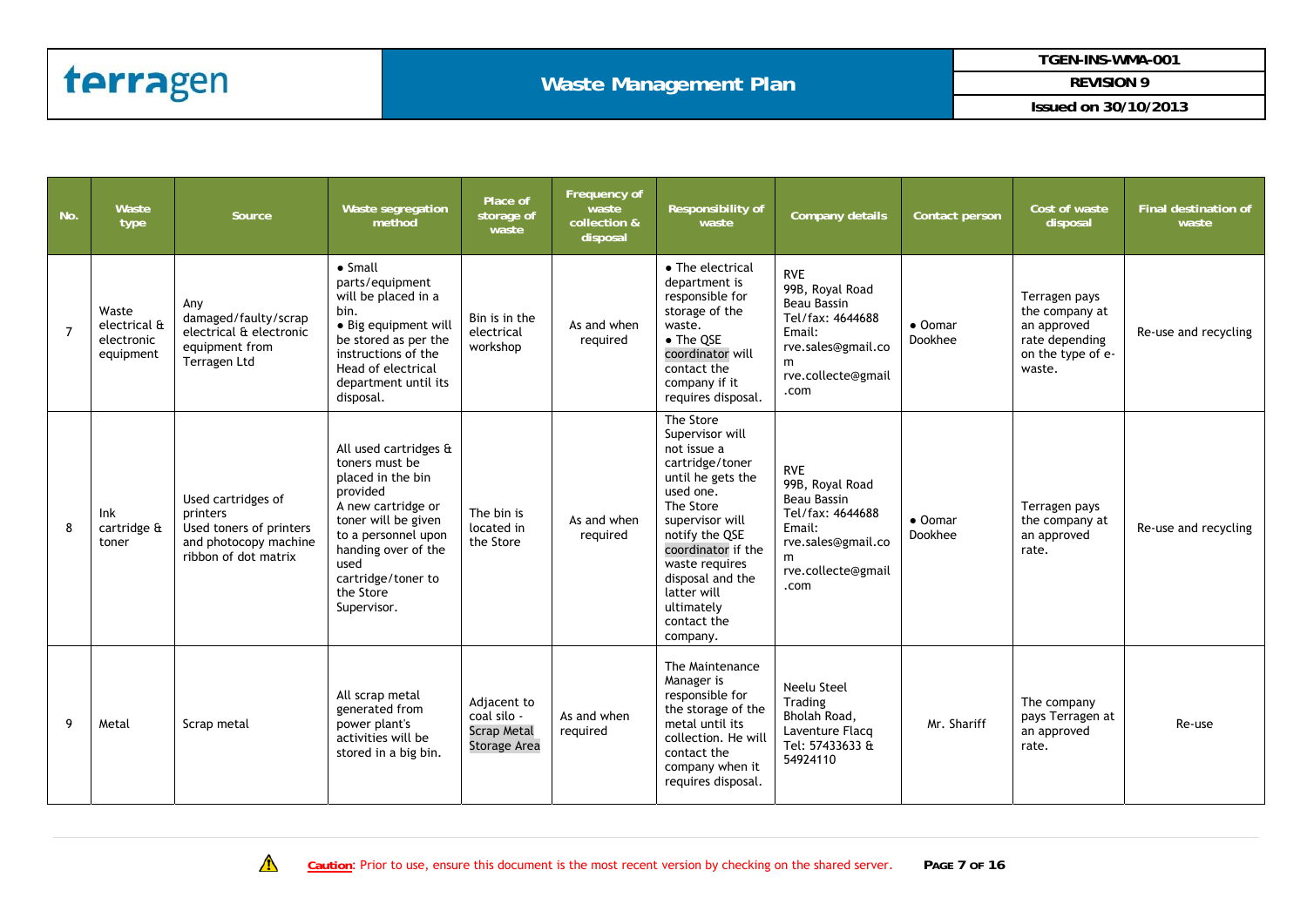**TGEN-INS-WMA-001** 

**REVISION 9** 

| No. | Waste<br>type                                            | Source                                                                                                       | Waste segregation<br>method                                                                                                                                                         | Place of<br>storage of<br>waste                          | Frequency<br>of waste<br>collection &<br>disposal                                                       | <b>Responsibility of</b><br>waste                                                                                                                                                                                                                                                        | <b>Company details</b>                                                                   | Contact person                                                       | Cost of waste<br>disposal                               | Final destination of<br>waste |
|-----|----------------------------------------------------------|--------------------------------------------------------------------------------------------------------------|-------------------------------------------------------------------------------------------------------------------------------------------------------------------------------------|----------------------------------------------------------|---------------------------------------------------------------------------------------------------------|------------------------------------------------------------------------------------------------------------------------------------------------------------------------------------------------------------------------------------------------------------------------------------------|------------------------------------------------------------------------------------------|----------------------------------------------------------------------|---------------------------------------------------------|-------------------------------|
| 10  | Lead acid<br>batteries                                   | Used lead acid<br>batteries generated<br>from:<br>$\bullet$ UPS<br>· diesel generator<br>$\bullet$ fire pump | All used batteries<br>will be stored in a<br>wooden box.                                                                                                                            | LV room<br>(First floor -<br>administration<br>building) | The batteries<br>will be<br>disposed<br>upon<br>approval of<br>the Head of<br>electrical<br>department. | •The Head of<br>electrical<br>department is<br>responsible for<br>the safe storage<br>of the batteries<br>until diposal.<br>•The QSE<br>coordinator will<br>contact the<br>company to<br>dispose of the<br>batteries upon<br>confirmation by<br>the Head of<br>electrical<br>department. | Éclair batteries Ltd<br>Industrial Zone<br>Plaine Lauzun<br>Tel: 2120356<br>Fax: 2082825 | • Mr Philippe<br>Sepin<br>Tel: 7299999<br>· Priscilla<br>Vincatassin | The company<br>pays Terragen at<br>an approved<br>rate. | Re-use and recycling          |
| 11  | <b>Batteries</b><br>other than<br>lead acid<br>batteries | Used batteries<br>generated from:<br>• Walkie talkie<br>• Alkaline batteries                                 | All used batteries<br>must be placed in<br>the bin provided<br>A new battery will<br>be given to a<br>personnel upon<br>handing over of the<br>used one to the<br>Store Supervisor. | The bin is<br>located in the<br>Store                    | As and when<br>required                                                                                 | •The Store<br>Supervisor will<br>not issue a new<br>battery until he<br>gets the used<br>one.<br>•The Store<br>supervisor will<br>notify the QSE<br>coordinator if the<br>waste requires<br>disposal and the<br>latter will<br>ultimately<br>contact the<br>company.                     | Orange shop<br>Mauritius Telecom<br>(any showroom in<br>Mauritius)                       | Call 8002277 for<br>waste collection                                 | Free of charge                                          | Re-use and recycling          |

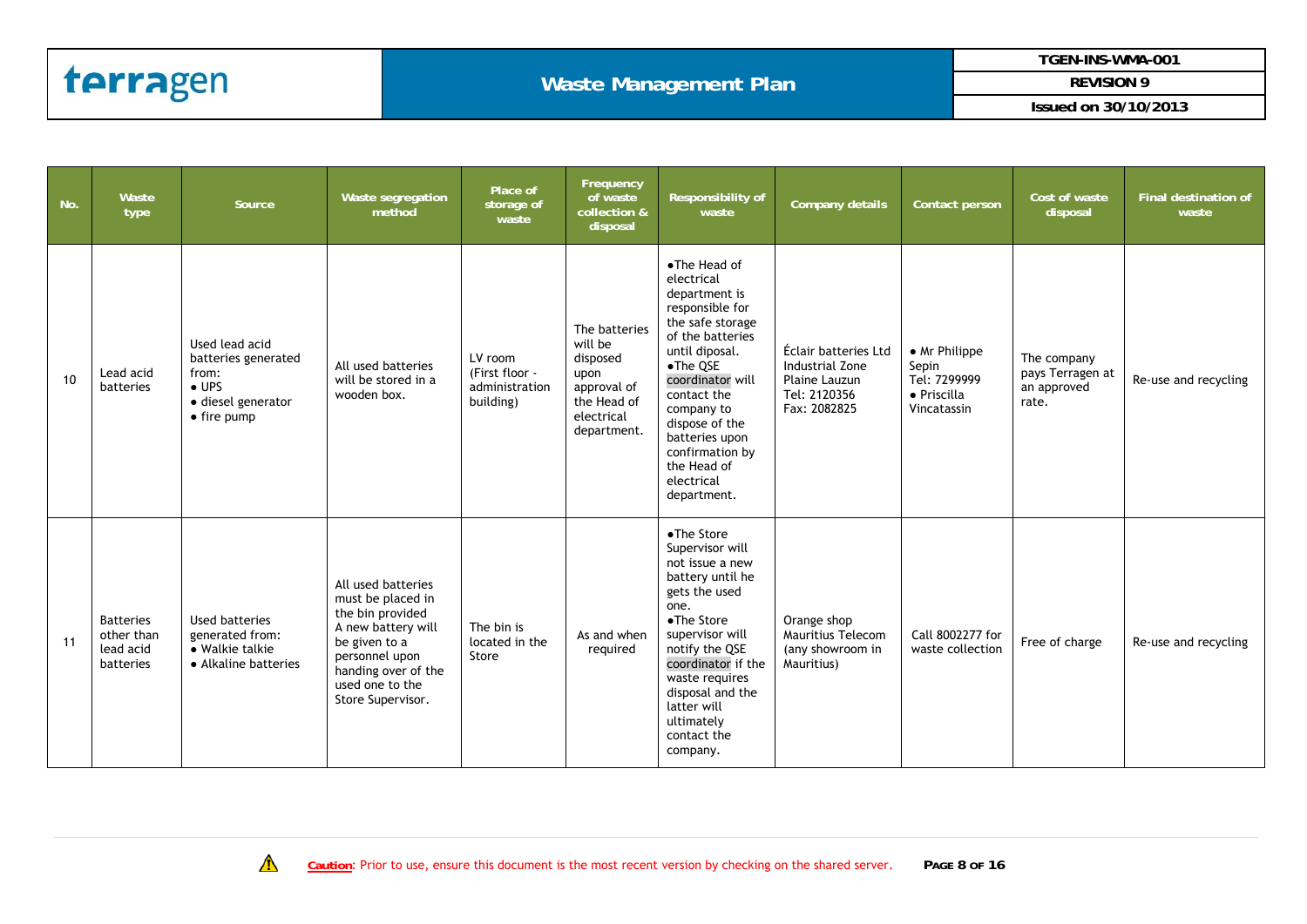#### **Waste Management Plan**

**TGEN-INS-WMA-001** 

**REVISION 9** 

| No. | Waste<br>type           | Source                                                                                                                                            | Waste segregation<br>method                                                                                                                                | Place of<br>storage of<br>waste                                                                             | Frequency<br>of waste<br>collection &<br>disposal | Responsibility of<br>waste                                                                                                                                               | Company details                                                                                                                                                                       | Contact person                                           | Cost of waste<br>disposal                                                                  | Final destination of<br>waste |
|-----|-------------------------|---------------------------------------------------------------------------------------------------------------------------------------------------|------------------------------------------------------------------------------------------------------------------------------------------------------------|-------------------------------------------------------------------------------------------------------------|---------------------------------------------------|--------------------------------------------------------------------------------------------------------------------------------------------------------------------------|---------------------------------------------------------------------------------------------------------------------------------------------------------------------------------------|----------------------------------------------------------|--------------------------------------------------------------------------------------------|-------------------------------|
| 12  | Green grass<br>waste    | Grass mowing                                                                                                                                      | The grass is carried<br>to Parc ecume for<br>making compost.                                                                                               | Parc ecume 1                                                                                                | Upon<br>mowing of<br>grass<br>(monthly)           | The 'Prestateur<br>gestion sous<br>produits' is<br>responsible for<br>compost making<br>and utilisation.                                                                 | <b>Charles Vaulbert</b><br>de Chantilly<br>Tel: 57363514                                                                                                                              | <b>Charles Vaulbert</b><br>de Chantilly<br>Tel: 57363514 | Job contract<br>between<br>Terragen and<br>mentioned<br>contractor                         | Composting                    |
| 13  | Industrial<br>waste     | • bulky waste<br>$\bullet$ construction $\mathbf{\hat{a}}$<br>demolition waste<br>• green waste<br>• Any other waste<br>except hazardous<br>waste | All waste must be<br>placed in the 'GREEN'<br>bin found adjacent<br>the contractor mess<br>room.<br>Ensure that the waste<br>fits inside the<br>container. | Bin found<br>adjacent the<br>contractor<br>mess room.                                                       | As and when<br>reguired                           | The Maintenance<br>Manager is<br>responsible for<br>the storage of the<br>waste until its<br>collection. He will<br>contact the<br>company when it<br>requires disposal. | Green (General<br>refuse enterprise<br>for environmental<br>needs Ltd)<br>Plaine Lauzun, Port<br>Louis.<br>Tel: +230 2086155<br>Fax: +230 2082995<br>E-mail<br>greenltd@orange.<br>mu | Rajeev Dabydin<br>Operation<br>Manager                   | Terragen pays<br>the company at<br>an approved<br>rate. See waste<br>management<br>folder. | Landfill                      |
| 14  | Domestic<br>solid waste | Any waste generated<br>from kitchen, office,<br>general yard cleaning<br>except clean paper,<br>clean plastic, green<br>waste.                    | The waste must be<br>placed in green color<br>bins or labelled as<br>Non-Recyclable Solid<br>Waste.                                                        | The green<br>color bins are<br>present on<br>various places<br>on site. [See<br>Plan at end of<br>document] | Weekly                                            | The Maintenance<br>Manager is<br>responsible for<br>the waste until its<br>collection. He will<br>contact the<br>company on<br>behalf of<br>Terragen Ltd.                | <b>Atics Ltd</b><br>Allée des<br>Manguiers - Pailles<br>$-B.P.717$<br><b>Bell Village</b><br>Tel: 2112280<br>Fax: 2114189                                                             | Mrs Jeanine Sam<br>Yuen                                  | Terragen pays<br>the company at<br>an approved<br>rate.                                    | Landfill                      |

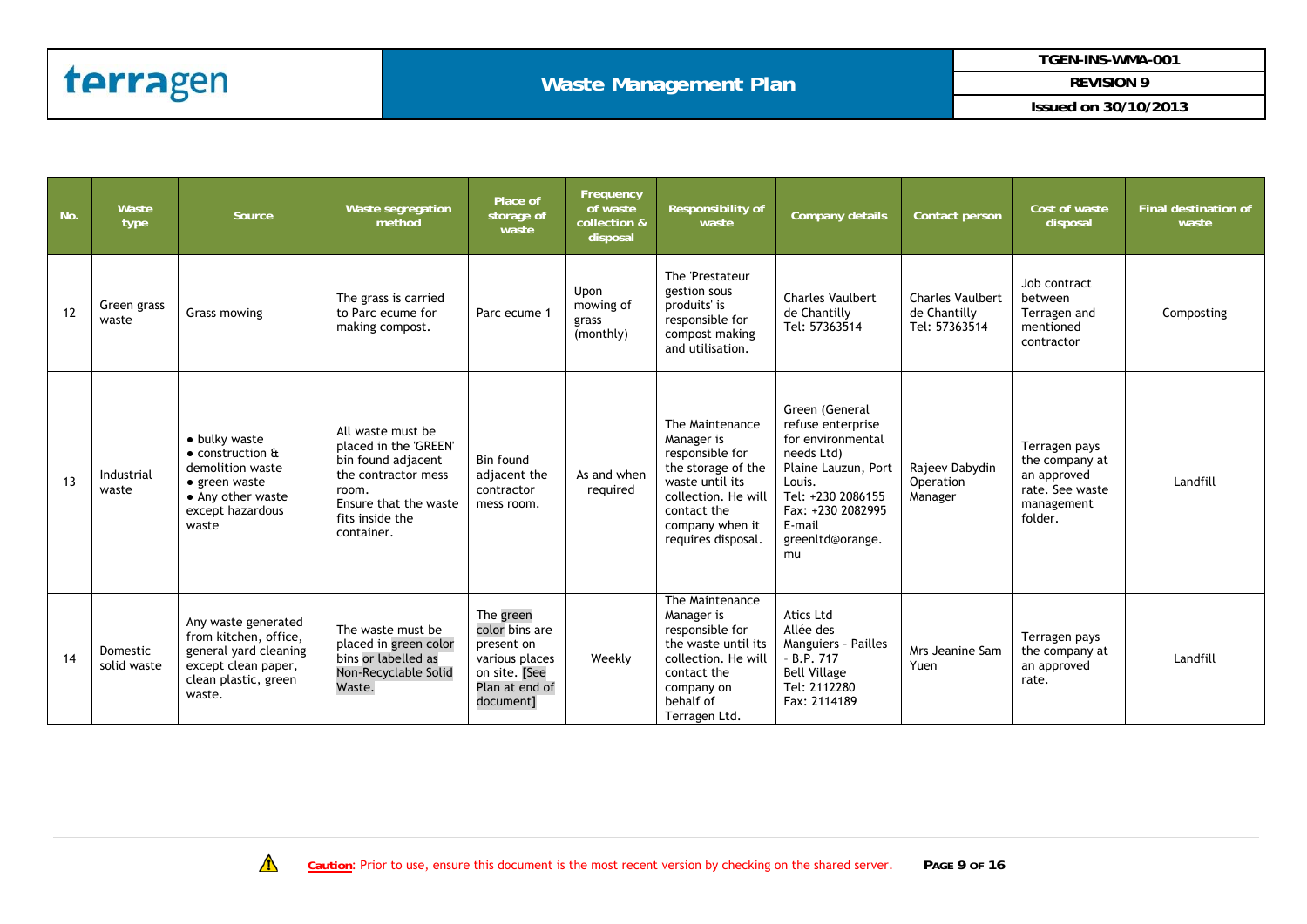#### **Waste Management Plan**

**TGEN-INS-WMA-001** 

**REVISION 9** 

| No. | Waste<br>type                                     | Source                                                        | Waste segregation<br>method                                                                                                                                                                                                                                                                                                                                                                                                                            | Place of<br>storage of<br>waste                                                                                                                                                                                                                                                                         | Frequency of<br>waste<br>collection &<br>disposal | Responsibility of<br>waste                                                                                                                                                                                                                                             | Company details                                                                                                                                                                         | Contact person           | Cost of waste<br>disposal                               | Final destination of<br>waste  |
|-----|---------------------------------------------------|---------------------------------------------------------------|--------------------------------------------------------------------------------------------------------------------------------------------------------------------------------------------------------------------------------------------------------------------------------------------------------------------------------------------------------------------------------------------------------------------------------------------------------|---------------------------------------------------------------------------------------------------------------------------------------------------------------------------------------------------------------------------------------------------------------------------------------------------------|---------------------------------------------------|------------------------------------------------------------------------------------------------------------------------------------------------------------------------------------------------------------------------------------------------------------------------|-----------------------------------------------------------------------------------------------------------------------------------------------------------------------------------------|--------------------------|---------------------------------------------------------|--------------------------------|
| 15  | Domestic<br>waste water                           | Wastewater<br>generated from<br>kitchen, toilet,<br>washrooms | The wastewater goes<br>to a collection tank.                                                                                                                                                                                                                                                                                                                                                                                                           | Near<br>Hazardous<br>Waste<br>Storage<br>Area.                                                                                                                                                                                                                                                          | Three monthly<br>basis                            | The Maintenance<br>Manager is<br>responsible for<br>the waste until its<br>collection. He will<br>contact the<br>company on<br>behalf of<br>Terragen Ltd.                                                                                                              | Royal Clean<br>Limited<br>26, Hajee Alaman<br>Plaisance, Rose Hill<br>Tel: 4652014<br>Mob: 57947668                                                                                     | Mr. Mikael<br>Pittooa    | Terragen pays<br>the company at<br>an approved<br>rate. | Wastewater<br>treatment plants |
| 16  | Contaminated<br>waste<br>packaging:<br>Laboratory | Chemical packaging<br>from laboratory                         | Plastic containers:<br>1. Triple rinsing & re-<br>used where<br>practicable<br>2. Recycle as plastic<br>waste after triple<br>rinsing<br>Glass containers:<br>To put in 'GREEN'<br>container as<br>industrial waste after<br>triple rinsing<br>Expired<br>chemicals/hazardous<br>liquid waste:<br>Stored in Terragen's<br>hazardous wastes<br>storage area. Mercury<br>liquid generated after<br>laboratory test are<br>also kept separately<br>there. | Plastic<br>containers:<br>Plastic bin<br>near<br>mechanical<br>workshop<br>and outside<br>Laboratory<br>Glass<br>containers:<br><b>GREEN</b><br>container is<br>located<br>adjacent to<br>coal silo<br>Expired<br>chemicals/<br>hazardous<br>liquid<br>waste:<br>Hazardous<br>Waste<br>Storage<br>Area. | As and when<br>required                           | The Chemist is<br>responsible for<br>the waste until its<br>disposal.<br>The QSE<br>Coordinator<br>organizes wastes<br>collection by the<br>Ministry of<br>Environment. The<br>MOE sends it to<br>the Interim<br>Hazardous<br>Treatment<br>Facility at La<br>Chaumiere | Minstry of<br>Environment,<br><b>Solid Wastes</b><br>Management<br><b>Division</b><br>Ken Lee Tower,<br>Cnr Barracks & St<br>Georges Streets,<br>Port-Louis.<br>Tel: +(230) 203<br>6200 | Environmental<br>Officer | Rs 100/kg                                               | Treatment                      |

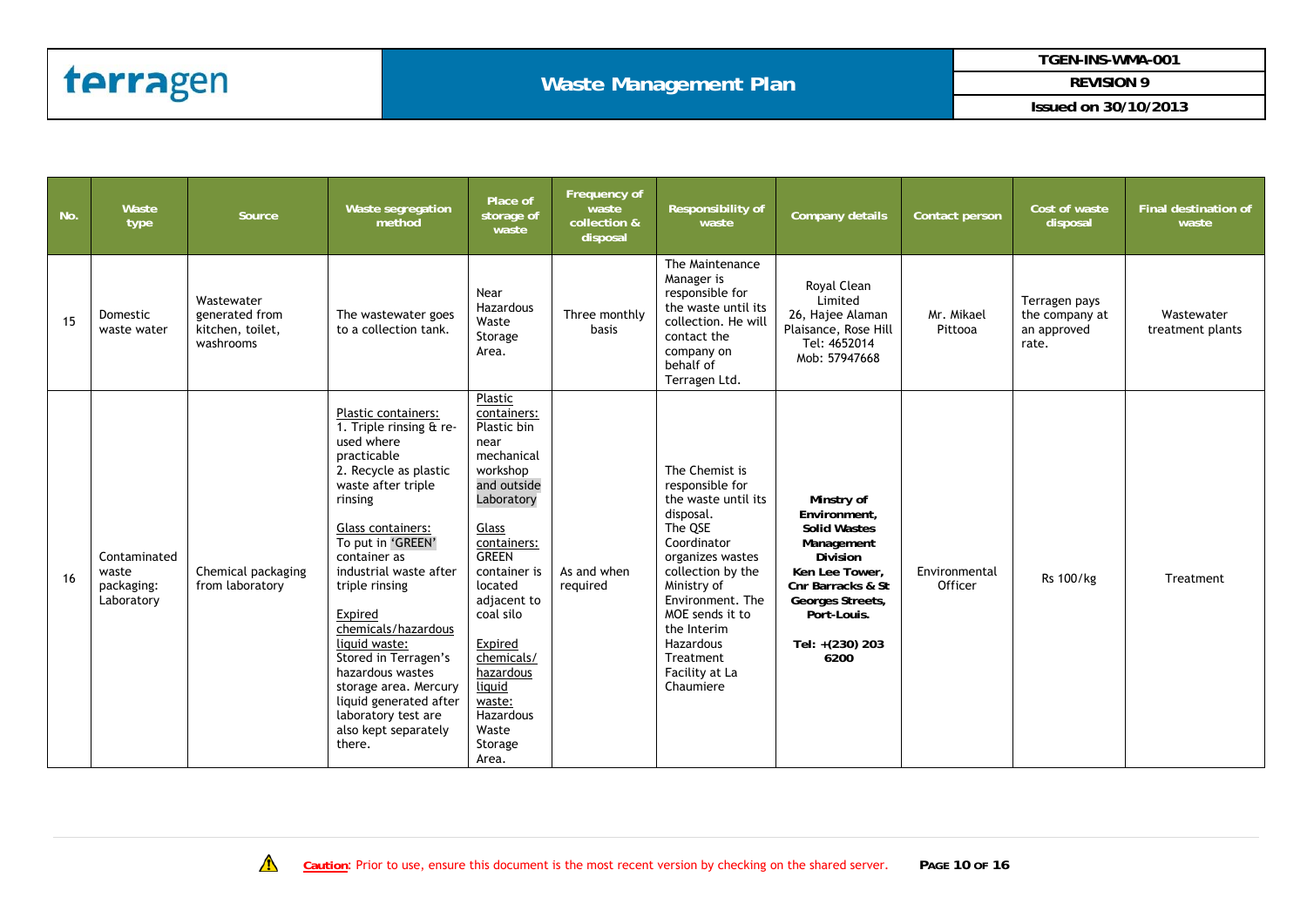#### **Waste Management Plan**

**TGEN-INS-WMA-001** 

**REVISION 9** 

| <br>  No | Waste<br>type                                                      | Source                                                                      | Waste segregation<br>method                                                                                                                                                                                                                                                              | Place of<br>storage of<br>waste              | Frequency of<br>waste collection<br>& disposal                                                                                                                       | Responsibility of<br>waste                                                     | Company details                                                                                                                                                                                  | Contact person                         | Cost of waste<br>disposal                                                                  | <b>Final destination of</b><br>waste                              |
|----------|--------------------------------------------------------------------|-----------------------------------------------------------------------------|------------------------------------------------------------------------------------------------------------------------------------------------------------------------------------------------------------------------------------------------------------------------------------------|----------------------------------------------|----------------------------------------------------------------------------------------------------------------------------------------------------------------------|--------------------------------------------------------------------------------|--------------------------------------------------------------------------------------------------------------------------------------------------------------------------------------------------|----------------------------------------|--------------------------------------------------------------------------------------------|-------------------------------------------------------------------|
| 17       | Contaminated<br>waste<br>packaging:<br>water<br>treatment<br>plant | Chemical packaging<br>from water treatment<br>plant                         | IBC:<br>Used IBC are stored<br>temporarily and<br>returned to<br>suppliers.<br>Plastic containers:<br>1. Triple rinsing &<br>re-used where<br>practicable<br>2. Recycle as plastic<br>waste after triple<br>rinsing<br>Plastic bag<br>containing caustic<br>are returned to<br>supplier. | <b>Hazardous</b><br>Waste<br>Storage<br>Area | As and when<br>required                                                                                                                                              | The Chemist is<br>required to store<br>the waste safety<br>until its disposal. | IBC:<br>Coroi Maurice Ltée<br>Grewals Lane,<br>Pailles<br><b>Bell Village</b><br>Tel: 2863333<br>Fax: 2863335<br>Plastic:<br>Geraldine Luquet<br>(See above for<br>waste plastic)                | Mr. Carver                             | Free of charge                                                                             | Re-use, recycling or<br>sent to landfill after<br>triple rinsing. |
| 18       | Activated<br>carbon                                                | Replacement of<br>activated carbon<br>during the water<br>treatment process | After replacement,<br>the activated<br>carbon is stored in<br>designated area.                                                                                                                                                                                                           | Chemical<br>store (back)                     | Upon<br>replacement of<br>the activated<br>carbon, the old<br>stock will be<br>burnt in boiler<br>as its<br>combustion<br>presents no risk<br>to the<br>environment. | The Chemist is<br>required to store<br>the waste safety<br>until its disposal. | In house                                                                                                                                                                                         | <b>NA</b>                              | <b>NA</b>                                                                                  | Incineration                                                      |
| 19       | Resin                                                              | Demineralisation<br>process                                                 | This waste will be<br>disposed as<br>industrial waste                                                                                                                                                                                                                                    | Chemical<br>store (back)                     | As and when<br>required                                                                                                                                              | The Chemist is<br>required to store<br>the waste safety<br>until its disposal. | Green (General<br>refuse enterprise<br>for environmental<br>needs Ltd)<br>Plaine Lauzun, Port<br>Louis.<br>Tel: +230 2086155<br>Fax: +230 2082995<br>E-mail<br>greenltd@orange.m<br>$\mathbf{u}$ | Rajeev Dabydin<br>Operation<br>Manager | Terragen pays<br>the company at<br>an approved<br>rate. See waste<br>management<br>folder. | Landfill                                                          |

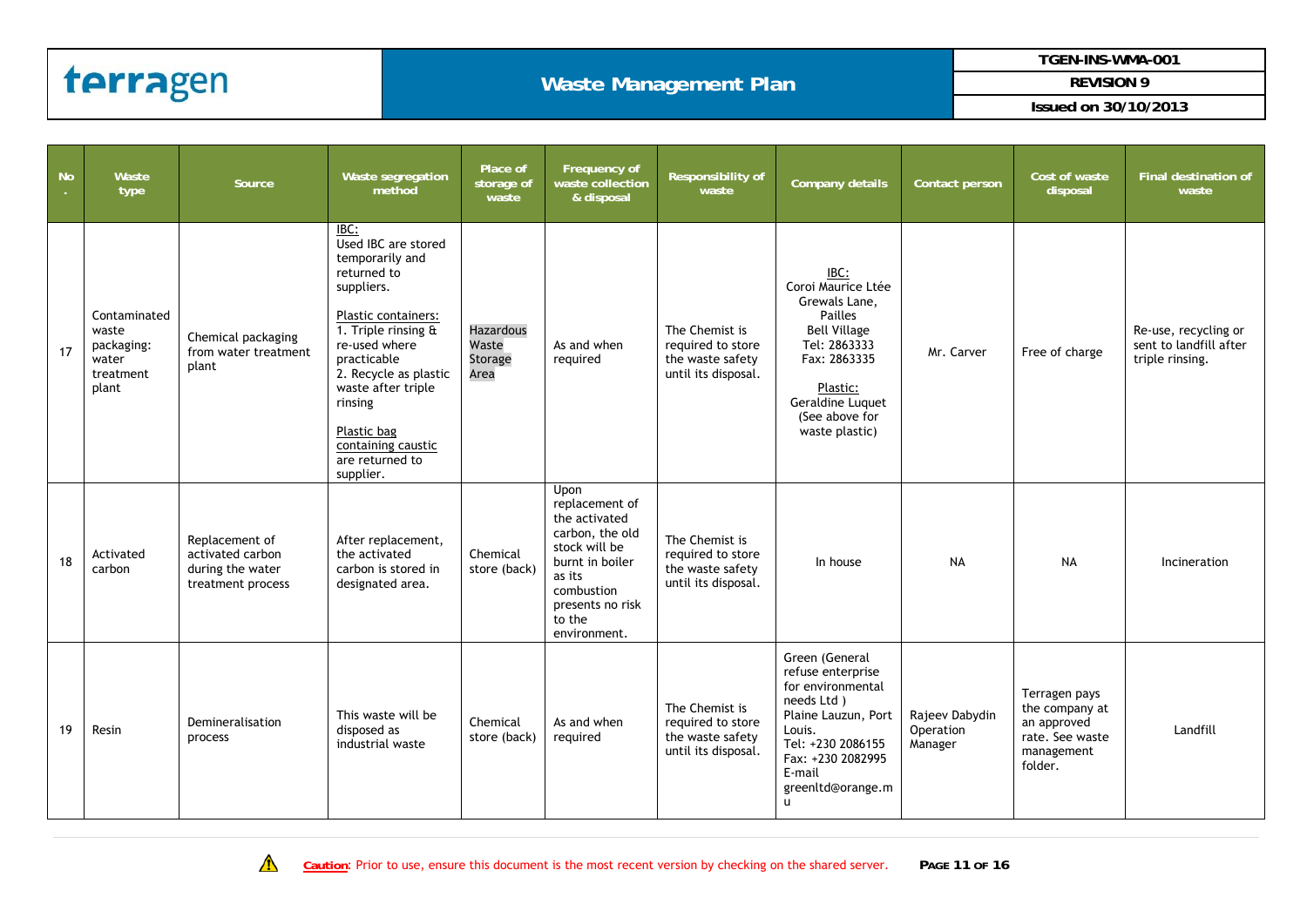#### **Waste Management Plan**

**TGEN-INS-WMA-001** 

**REVISION 9** 

| No. | Waste<br>type                                  | Source                                                | Waste segregation<br>method                                                                                                                                                            | Place of<br>storage of<br>waste                                                                                                                | Frequency of<br>waste collection<br>& disposal | Responsibility of<br>waste                                                                                                                                                                                                                                                                               | <b>Company details</b>                                                                                                                                                                  | Contact person           | Cost of waste<br>disposal | <b>Final destination of</b><br>waste |
|-----|------------------------------------------------|-------------------------------------------------------|----------------------------------------------------------------------------------------------------------------------------------------------------------------------------------------|------------------------------------------------------------------------------------------------------------------------------------------------|------------------------------------------------|----------------------------------------------------------------------------------------------------------------------------------------------------------------------------------------------------------------------------------------------------------------------------------------------------------|-----------------------------------------------------------------------------------------------------------------------------------------------------------------------------------------|--------------------------|---------------------------|--------------------------------------|
| 20  | Cloth<br>contaminated<br>with oil &<br>grease  | Waste generated<br>during maintenance<br>of equipment | Stored in Terragen's<br>hazardous wastes<br>storage area.                                                                                                                              | Two bins<br>are<br>provided:<br>- One is<br>located in<br>Hazardous<br>waste<br>storage<br>area;<br>- One on<br>level<br>planche de<br>chauffe | As and when<br>required                        | The Head of<br>departments are<br>responsible for<br>safe collection and<br>storage of waste<br>cloth.<br>The QSE<br>Coordinator<br>organizes wastes<br>collection by the<br>Ministry of<br>Environment. The<br>MOE sends it to the<br>Interim Hazardous<br><b>Treatment Facility</b><br>at La Chaumiere | Minstry of<br>Environment,<br><b>Solid Wastes</b><br>Management<br><b>Division</b><br>Ken Lee Tower,<br>Cnr Barracks & St<br>Georges Streets,<br>Port-Louis.<br>Tel: +(230) 203<br>6200 | Environmental<br>Officer | Rs 100/kg                 | Treatment                            |
| 21  | Gloves<br>contaminated<br>with oil &<br>grease | During maintenance<br>work                            | After conducting a<br>work, employees will<br>place used nitril<br>gloves in designated<br>bin.                                                                                        | Two bins<br>are<br>provided:<br>- One is<br>located in<br>Hazardous<br>waste<br>storage<br>area;<br>- One on<br>level<br>planche de<br>chauffe | As and when<br>required                        | The Head of<br>departments are<br>responsible for<br>safe collection and<br>storage of used<br>gloves.<br>The QSE<br>Coordinator<br>organizes wastes<br>collection by the<br>Ministry of<br>Environment. The<br>MOE sends it to the<br>Interim Hazardous<br><b>Treatment Facility</b><br>at La Chaumiere | Minstry of<br>Environment,<br><b>Solid Wastes</b><br>Management<br><b>Division</b><br>Ken Lee Tower,<br>Cnr Barracks & St<br>Georges Streets,<br>Port-Louis.<br>Tel: +(230) 203<br>6200 | Environmental<br>Officer | Rs 100/kg                 | Treatment                            |
| 22  | Wooden pallet                                  | Storage of parts or<br>chemicals                      | Any wooden pallet<br>that is not in usable<br>state will be disposed<br>of in 'GREEN<br>container'<br>Wooden pallet in<br>good condition shall<br>be stored and sent<br>for recycling. | Recyclable<br>wood<br>pallets<br>stored<br>behind<br>Contractor'<br>s mess                                                                     | As and when<br>required                        | The Head of<br>departments are<br>responsible for<br>storage                                                                                                                                                                                                                                             | <b>Pallet World</b><br>Limited                                                                                                                                                          | Mrs. Sushmeeta           | <b>NA</b>                 | Re-use and recycling                 |

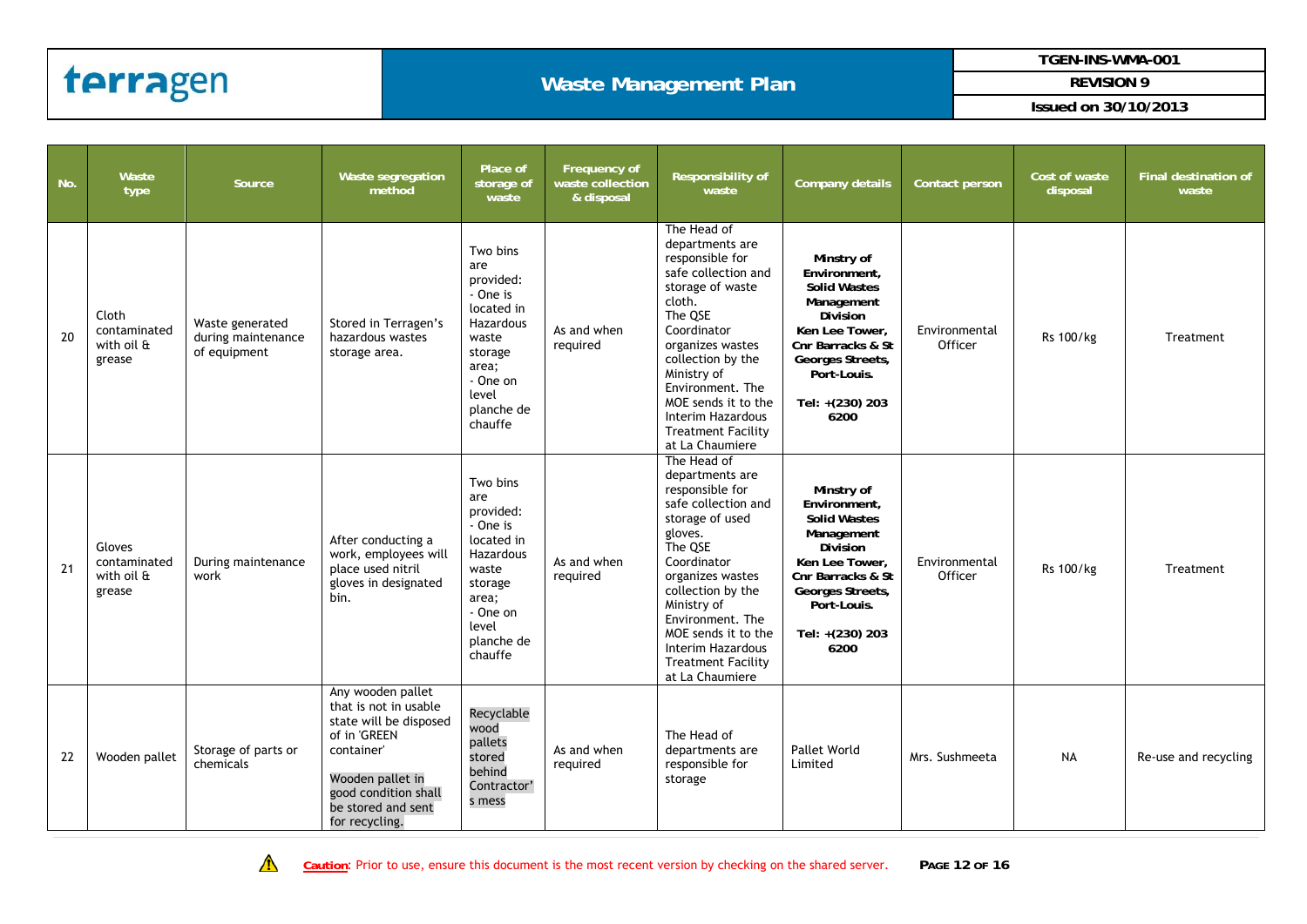#### **Waste Management Plan**

**TGEN-INS-WMA-001** 

**REVISION 9** 

| No. | Waste<br>type         | Source                                                                                                               | Waste segregation<br>method                                                                                                                                                                                                                                                                                                                                                                                    | Place of<br>storage of<br>waste                            | Frequency of<br>waste collection<br>& disposal                                   | Responsibility of<br>waste                                                                                                                                              | <b>Company details</b>                                                                                                                                                                   | Contact person                         | Cost of waste<br>disposal                                                                  | Final destination of<br>waste |
|-----|-----------------------|----------------------------------------------------------------------------------------------------------------------|----------------------------------------------------------------------------------------------------------------------------------------------------------------------------------------------------------------------------------------------------------------------------------------------------------------------------------------------------------------------------------------------------------------|------------------------------------------------------------|----------------------------------------------------------------------------------|-------------------------------------------------------------------------------------------------------------------------------------------------------------------------|------------------------------------------------------------------------------------------------------------------------------------------------------------------------------------------|----------------------------------------|--------------------------------------------------------------------------------------------|-------------------------------|
| 23  | Oil filter            | Replacement of parts<br>in turbine, boiler &<br>compressor                                                           | Once removed from<br>the equipment, the<br>oil filters must be<br>properly drained of all<br>oil and placed in<br>plastic drums. The<br>Ministry will then<br>come for an<br>inspection. Upon<br>approval by the<br>Ministry, the used oil<br>filters will be packed<br>in plastic bags, sealed<br>and disposed of at<br>landfill.<br>Put in 'GREEN<br>container' when they<br>are ready to be<br>disposed of. | At the back<br>of cooling<br>tower 2                       | As and when<br>required                                                          | The Head of<br>mechanical<br>department is<br>responsible for the<br>waste until its<br>collection. The QSE<br>Coordinator will<br>call the Ministry<br>for inspection. | Green (General<br>refuse enterprise<br>for environmental<br>needs Ltd)                                                                                                                   | Rajeev Dabydin<br>Operation<br>Manager | Terragen pays<br>the company at<br>an approved<br>rate. See waste<br>management<br>folder. | Landfill                      |
| 24  | Silica gel<br>granule | During mechanical<br>and electrical<br>maintenance of<br>equipment: air<br>dryers, transformers,<br>overband magnets | As soon as the silica<br>granules are replaced,<br>they must be placed<br>in a plastic bag and<br>dispose as industrial<br>waste in the Green<br>container.                                                                                                                                                                                                                                                    | The<br>container is<br>located<br>adjacent to<br>coal silo | As and when<br>required and<br>upon<br>confirmation by<br>Head of<br>departments | The Head of<br>mechanical/electri<br>cal department are<br>responsible for the<br>waste until its<br>collection.                                                        | Green (General<br>refuse enterprise<br>for environmental<br>needs Ltd)<br>Plaine Lauzun,<br>Port Louis.<br>Tel: +230 2086155<br>Fax: +230<br>2082995<br>E-mail<br>greenltd@orange.<br>mu | Rajeev Dabydin<br>Operation<br>Manager | Terragen pays<br>the company at<br>an approved<br>rate. See waste<br>management<br>folder. | Landfill                      |

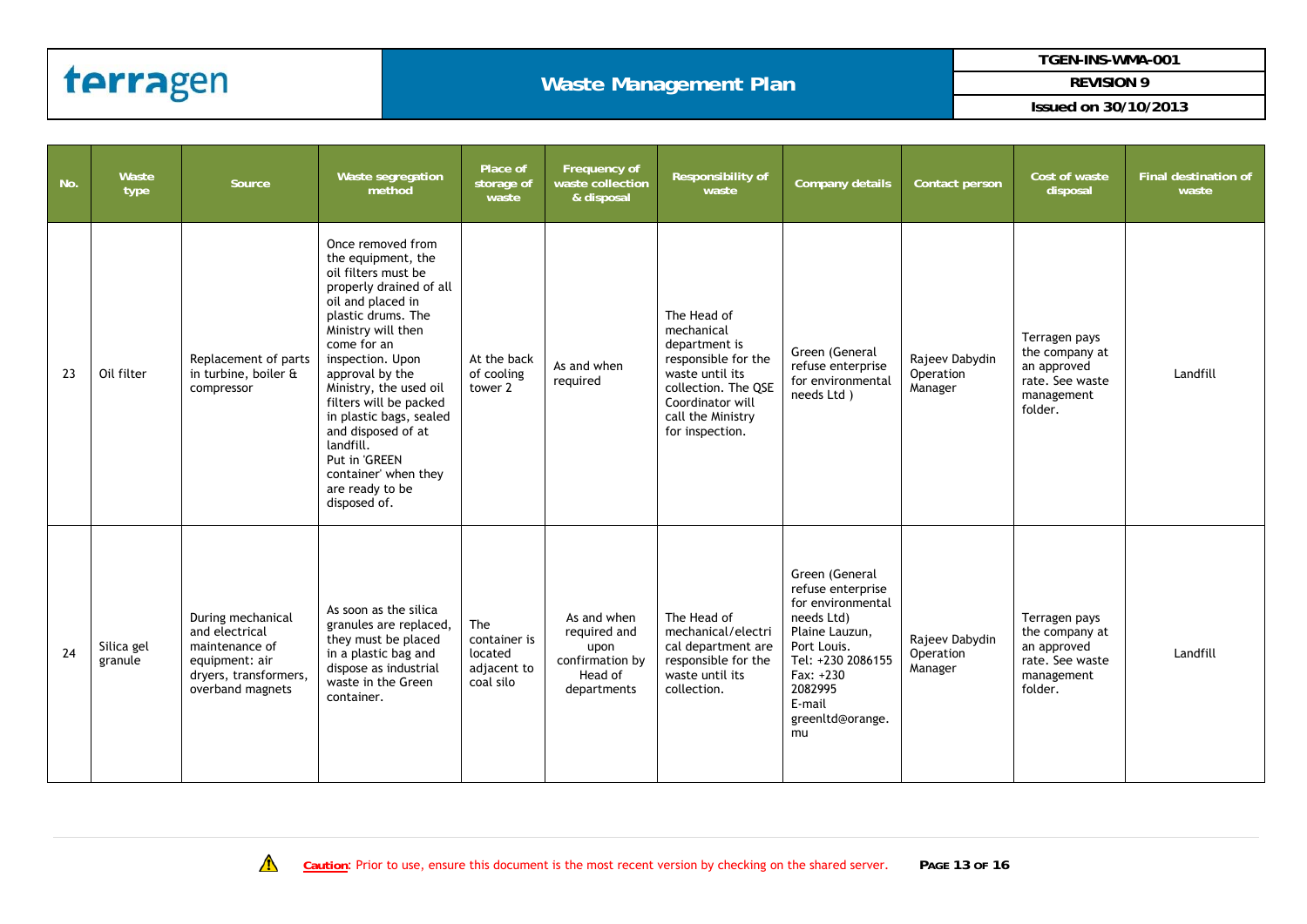#### **Waste Management Plan**

**TGEN-INS-WMA-001** 

**REVISION 9** 

| No. | Waste<br>type                                                                                                   | Source                                                                                                                           | Waste segregation<br>method                                                      | Place of<br>storage of<br>waste                                                               | Frequency of<br>waste<br>collection &<br>disposal | Responsibility of<br>waste                                                                                                                                                                                                                      | Company details                                                                                                                                                                | Contact person           | Cost of waste<br>disposal | <b>Final destination of</b><br>waste                                                           |
|-----|-----------------------------------------------------------------------------------------------------------------|----------------------------------------------------------------------------------------------------------------------------------|----------------------------------------------------------------------------------|-----------------------------------------------------------------------------------------------|---------------------------------------------------|-------------------------------------------------------------------------------------------------------------------------------------------------------------------------------------------------------------------------------------------------|--------------------------------------------------------------------------------------------------------------------------------------------------------------------------------|--------------------------|---------------------------|------------------------------------------------------------------------------------------------|
| 25  | Aerosol spray<br>bottles                                                                                        | During maintenance<br>work                                                                                                       | Any waste aerosol<br>spray bottle will be<br>placed in designated<br>bin         | The bin is<br>located in<br>Hazardous<br>waste<br>storage<br>area                             | As and when<br>required                           | The Head of<br>departments are<br>responsible for the<br>safe collection of<br>bottles. The QSE<br>Coordinator will<br>contact the<br>Ministry of Local<br>government &<br><b>Disaster Risk</b><br>Management when<br>they require<br>disposal. | Minstry of<br>Environment, Solid<br><b>Wastes Management</b><br><b>Division</b><br>Ken Lee Tower, Cnr<br>Barracks & St Georges<br>Streets, Port-Louis.<br>Tel: +(230) 203 6200 | Environmental<br>Officer | Rs 100/kg                 | Treatment                                                                                      |
| 26  | Effluent pond<br>contaminated<br>with an<br>important<br>amount of<br>pollutants as<br>per TGEN-<br>INS-EMG-003 | Spillage of oil, and<br>chemicals.<br>Generation of<br>wastewater after<br>extinguishing a fire<br>by Fire and Rescue<br>Service | Please refer to<br>Contingency Plan for<br>Chemical Spillage<br>TGEN-INS-EMG-003 | The<br>polluted<br>effluent<br>water will<br>be retained<br>in the<br>effluent<br>pond itself | Unpredictable                                     | 1. Chef de bloc<br>2. Head of Spill<br>Response Team                                                                                                                                                                                            | D. Seeven LTD<br><b>Waste Water Services</b><br>Camp Roches<br>Henrietta<br>6845897/6844572/<br>59193750/4999400<br>/52553750                                                  | Mr. D Seeven             | <b>NA</b>                 | Wastewater will be<br>collected in citerns<br>and sent to Roche<br><b>Bois Treatment Plant</b> |
| 27  | <b>Used Biosorb</b><br>that have<br>already<br>encapsulated<br>oil or grease                                    | During maintenance<br>work or accidental<br>spillage                                                                             | Collect and put in<br>labelled plastic bags                                      | Stored at<br><b>Hazardous</b><br>Waste<br>Storage<br>area                                     | As and when<br>required                           | QSE Manager                                                                                                                                                                                                                                     | Minstry of<br>Environment, Solid<br><b>Wastes Management</b><br><b>Division</b><br>Ken Lee Tower, Cnr<br>Barracks & St Georges<br>Streets, Port-Louis.<br>Tel: +(230) 203 6200 | Environmental<br>Officer | Rs 100/kg                 | Treatment                                                                                      |

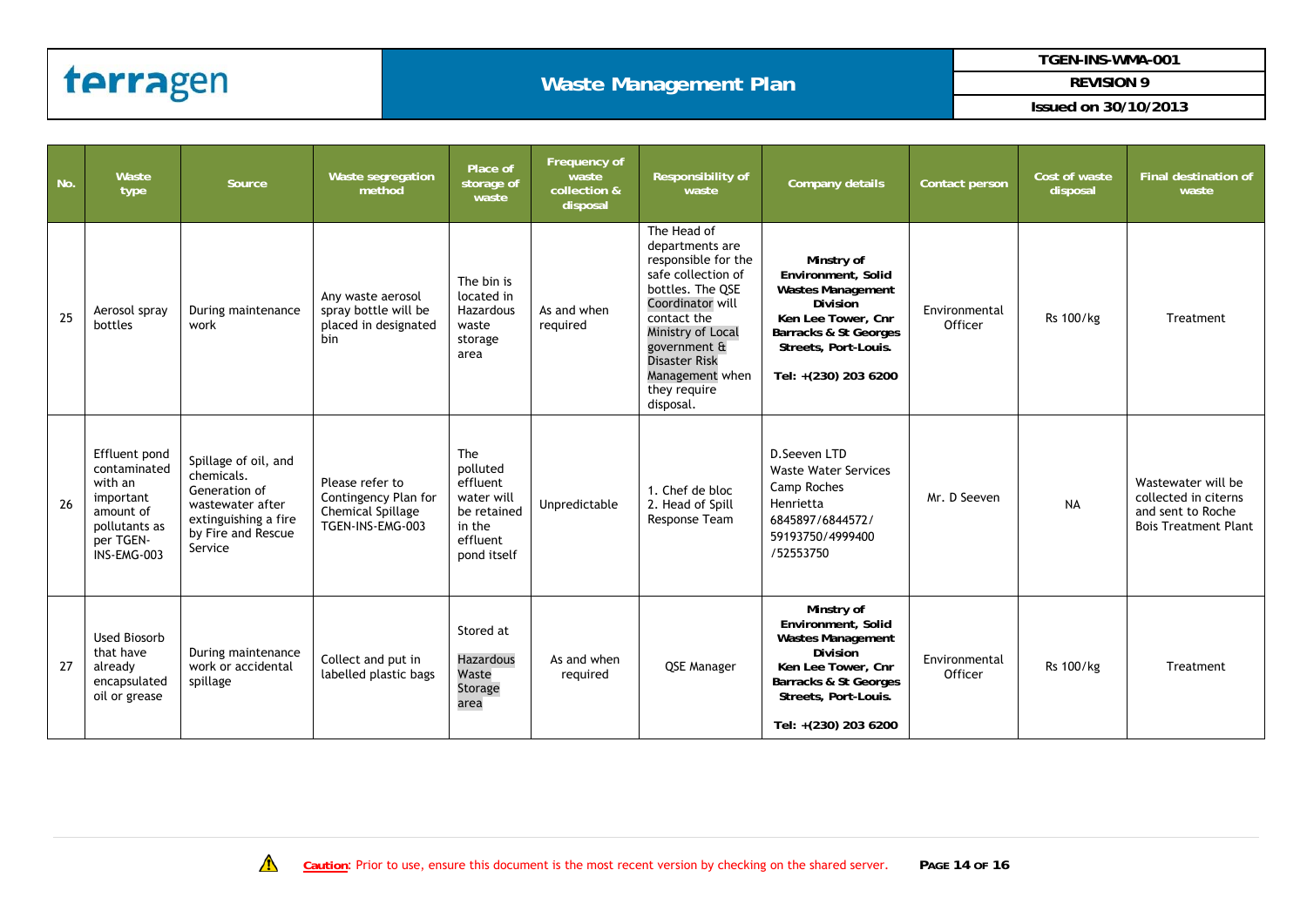**REVISION 9** 

| No. | Waste<br>type                                                                | Source                                                                                                 | Waste segregation<br>method                                                                                                                | Place of<br>storage of<br>waste                           | Frequency of<br>waste<br>collection &<br>disposal | Responsibility of<br>waste                                                                                                                                                                                                                          | Company details                                                                                                                                                         | Contact person           | Cost of waste<br>disposal | <b>Final destination of</b><br>waste |
|-----|------------------------------------------------------------------------------|--------------------------------------------------------------------------------------------------------|--------------------------------------------------------------------------------------------------------------------------------------------|-----------------------------------------------------------|---------------------------------------------------|-----------------------------------------------------------------------------------------------------------------------------------------------------------------------------------------------------------------------------------------------------|-------------------------------------------------------------------------------------------------------------------------------------------------------------------------|--------------------------|---------------------------|--------------------------------------|
| 28  | Used<br>absorbent<br>that absorbed<br>chemicals                              | Accidental spillage                                                                                    | Collect and put in<br>labelled plastic bags                                                                                                | Stored at<br><b>Hazardous</b><br>Waste<br>Storage<br>Area | As and when<br>required                           | <b>QSE Coordinator</b>                                                                                                                                                                                                                              | Minstry of<br>Environment, Solid<br>Wastes Management<br><b>Division</b><br>Ken Lee Tower, Cnr<br>Barracks & St Georges<br>Streets, Port-Louis.<br>Tel: +(230) 203 6200 | Environmental<br>Officer | Rs 100/kg                 | Treatment                            |
| 29  | Wastes of<br>plastic twines<br>from cane<br>trash bales<br>de-<br>compacting | From cane trash<br>bale de-compacting                                                                  | To inform the Chargé<br>Soutien/Sécurité.<br>The latter will place<br>it in front of the coal<br>tower well covered<br>or in plastic bags. | In front of<br>the coal<br>tower                          | As and when<br>required                           | Each person is<br>responsible to<br>ensure good waste<br>segregation.<br>The QSE<br>Coordinator will<br>check the volume<br>of plastic<br>collected on a<br>weekly basis and<br>will call the<br>mentioned<br>company when it<br>requires disposal. | <b>Power Plastic</b><br>Ltd/Surfrider<br>Forbach autoroute du<br>nord<br>Tel: 2668182<br>Fax: 2668194                                                                   | Mrs Geraldine<br>Luquet  | <b>NA</b>                 | Recycling                            |
| 29  | Any other<br>waste                                                           | If you are unsure of the nature of waste and how it should be disposed of, contact the QSE Coordinator |                                                                                                                                            |                                                           |                                                   |                                                                                                                                                                                                                                                     |                                                                                                                                                                         |                          |                           |                                      |